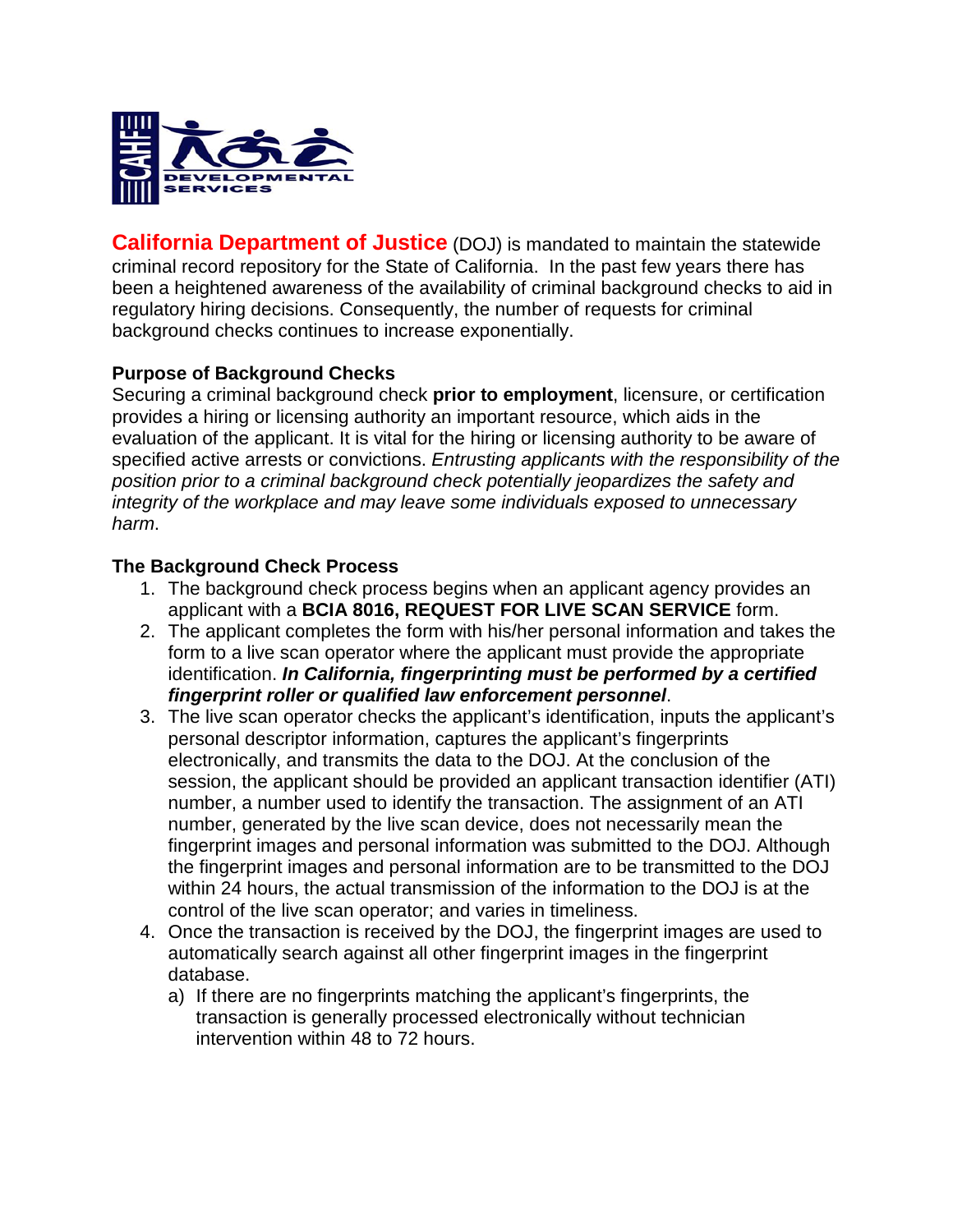- b) If an applicant's fingerprints match fingerprints in the database, the associated RAP sheet must be reviewed by a technician. *This is a manual process that can take an indeterminate amount of time*. The applicant agency is automatically sent a delay notice response. Questions or status inquiries related to a delayed transaction cannot be responded to, as there is no pertinent information that can be statutorily provided until the manual review of the transaction is complete. The next communiqué the applicant agency will receive is the **completed response**.
- 5. A DOJ technician first reviews the RAP sheet to determine if there is a corresponding disposition for each arrest. If there is, the technician applies the dissemination criterion statutorily mandated for the applicant type, e.g., the type of employment, certification, or license, and prepares a background check response for the applicant agency pursuant to Penal Code section 11105 (k-p). The response may be sent electronically or via hard copy mail, depending on how the applicant agency requested to receive their responses.
- 6. If there is not a matching disposition for every arrest, the DOJ is mandated by statute and case law to perform a "genuine effort" to determine the disposition of each arrest that does not have a corresponding disposition. To fulfill this "genuine effort," the DOJ must contact the booking police or sheriff's department to determine who affected the arrest, and then the arresting agency is contacted to determine if the arrest was a "release detention only" encounter. Depending on what the technician learns, the DOJ may contact the District Attorney's office to determine if the arrest was referred for review or action and to determine if any action was taken or if the District Attorney's office declined to prosecute on the arrest. If there is no information available from the District Attorney's office, the DOJ will contact the court to determine if this arrest event was handled in their court and if there is a disposition of that arrest event. The probation department may also be contacted to gather any missing information.
- 7. Each contact is accomplished via telephone call or fax request. The research is labor intensive on the part of these agencies contacted, and as such, sometimes they limit the number of information requests the DOJ may make to them each day. Once the "genuine effort" is fulfilled, the criminal history record is updated, the RAP sheet is reviewed again, the dissemination criterion applied, and the background check response is prepared and sent to the applicant agency.
- 8. In addition to fingerprints matching CORI in the criminal history database, delays can be caused for a variety of other reasons; some of which occur before the transaction ever reaches the DOJ. For example, poor fingerprint quality or incorrect data in the electronic transaction can cause a delay.
	- a) Poor fingerprint quality means the fingerprint image is not as clear as it should be, which impacts the system's ability to confirm or dismiss a potential fingerprint match. When the ambiguity is identified, the potential match or matches must be manually (visually) compared and verified before the transaction can be processed.
	- b) Incorrect data entries can be prevented by making sure the live scan operator has entered all the information provided on the **BCIA 8016, REQUEST FOR LIVE SCAN SERVICE** and that the information has been entered correctly.